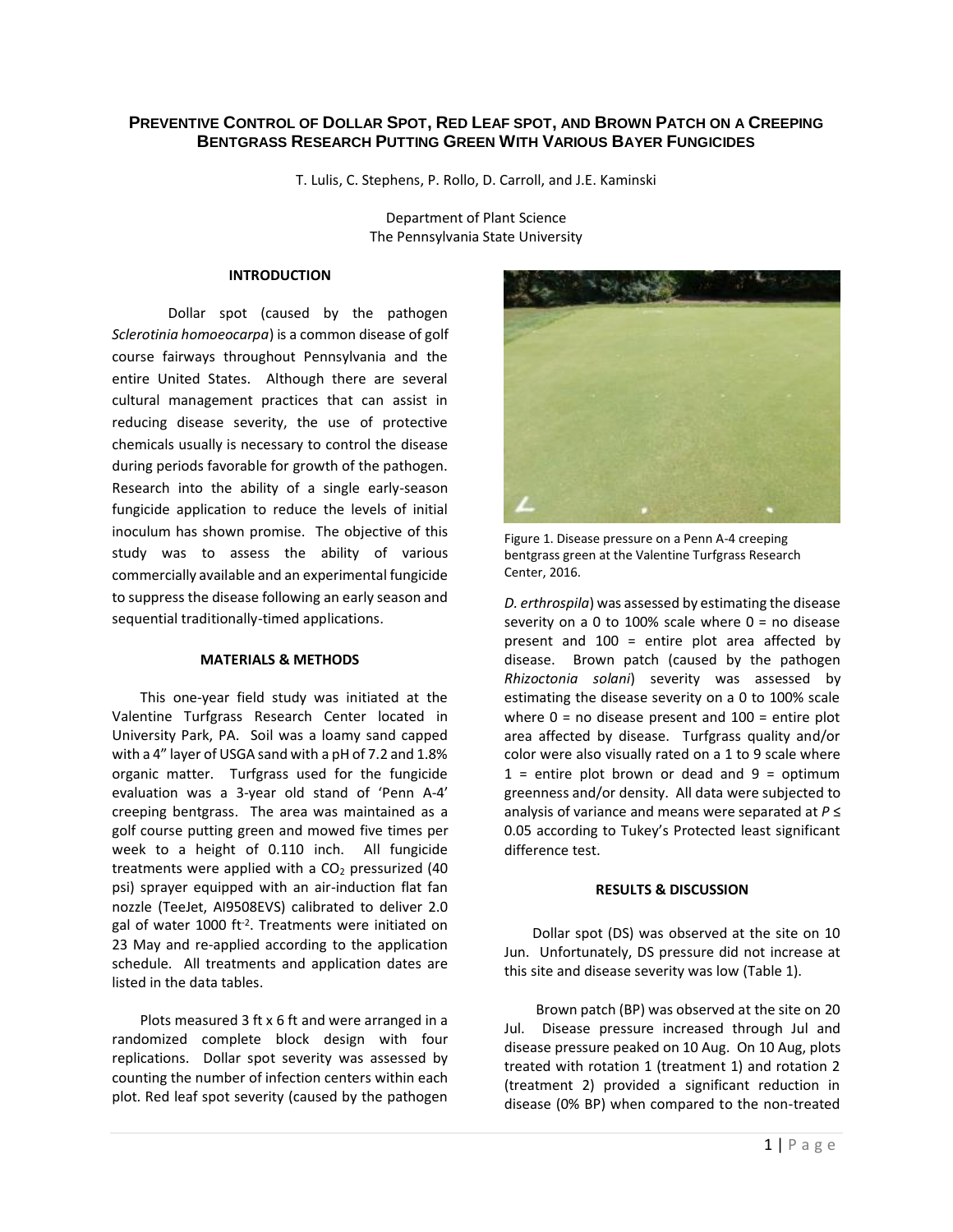control (41% BP) (Table 2). On the same rating date, plots treated with an early season application of Tartan Stressgard had some disease suppression (20% BP) but were not significantly different from the aforementioned treatments or plots treated with an early season application of Mirage (44% BP) or the non-treated control plots (41% BP) (Table 2).

Red leaf spot (RLS) was observed at the study site on 29 Jun. Disease pressure was low and limited information is presented (Table 3).

## **ACKNOWLEDGEMENTS**

We thank Bayer, the Pennsylvania Turfgrass Council, and the staff at the Joseph Valentine Turfgrass Research Center for supporting this research.

Dollar Spot<sup>z</sup> Treatment and rate per  $1000 \text{ ft}^2$  Application  $\overline{A}$ 10 Jun 29 Jun 20 Jul 10 Aug 1 Tartan Stressgard 1.5 fl oz .......................... A 0.3 a<sup>x</sup> 0.0 a 0.0 a 0.0 a Mirage 1.5 fl oz B Fiata Stressgard 5 fl oz C Exteris Stressgard 4 fl oz CJ Mirage 1 fl oz D Daconil Ultrex 3.2 oz E Fiata Stressgard 5 fl oz E Interface 3 fl oz F 2 Tartan Stressgard 1.5 fl oz........................... A 0.3 a 0.0 a 0.0 a 0.3 a Mirage 1.5 fl oz BDF Fiata Stressgard 5 fl oz BCDEF Exteris Stressgard 4 fl oz C 26GT 2 fl oz F 3 Tartan Stressgard 1.5 fl oz........................... A 0.0 a 0.0 a 2.5 a 0.8 a 4 Mirage 1.5 fl oz............................................ B 0.0 a 0.0 a 0.0 a 2.3 a 5 Nontreated .................................................. - 0.3 a 0.3 a 0.3 a 2.0 a

Table 1. Dollar spot on a creeping bentgrass/annual bluegrass green following the application of Bayer products, 2016.

 $<sup>2</sup>$  Dollar spot severity was assessed by counting the number of infection centers per plot.</sup>

<sup>y</sup> Treatments were applied on the following dates: A = 25 Apr, B = 23 May, C = 6 Jun, D = 20 Jun, E = 5 Jul, F= 19 Jul.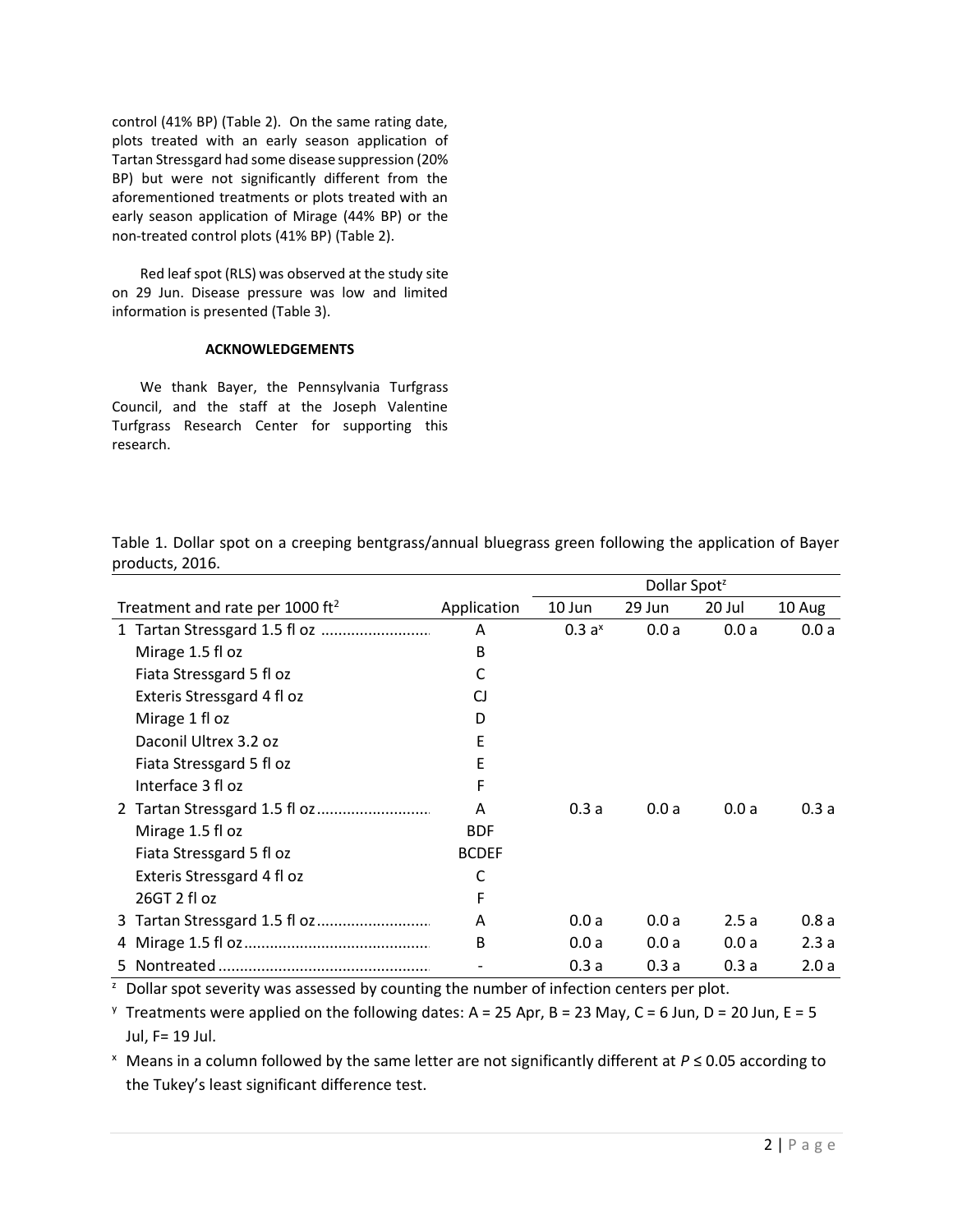Table 2. Brown patch on a creeping bentgrass/annual bluegrass green following the application of Bayer products, 2016.

|                                             |                            |              | <b>Brown</b> |     |
|---------------------------------------------|----------------------------|--------------|--------------|-----|
| Treatment and rate per 1000 ft <sup>2</sup> |                            | Application  | 20           | 10  |
|                                             |                            | Α            | 0.0          | 0.0 |
|                                             | Mirage 1.5 fl oz           | В            |              |     |
|                                             | Fiata Stressgard 5 fl oz   |              |              |     |
|                                             | Exteris Stressgard 4 fl oz | CΙ           |              |     |
|                                             | Mirage 1 fl oz             | D            |              |     |
|                                             | Daconil Ultrex 3.2 oz      | F            |              |     |
|                                             | Fiata Stressgard 5 fl oz   | F            |              |     |
|                                             | Interface 3 fl oz          | F            |              |     |
|                                             |                            | A            | 0.0          | 0.0 |
|                                             | Mirage 1.5 fl oz           | <b>BDF</b>   |              |     |
|                                             | Fiata Stressgard 5 fl oz   | <b>BCDEF</b> |              |     |
|                                             | Exteris Stressgard 4 fl oz | C            |              |     |
|                                             | 26GT 2 fl oz               | F            |              |     |
| 3                                           |                            | A            | 3.8          |     |
| 4                                           |                            | В            | 0.0          | 43. |
| 5.                                          |                            |              | 3.8          | 41. |

<sup>2</sup> Brown patch (BP) was visually assessed on a 0 to 100% scale where 0 = no disease present and 100 = entire plot area affected by BP.

<sup>y</sup> Treatments were applied on the following dates: A = 25 Apr, B = 23 May, C = 6 Jun, D = 20 Jun, E = 5 Jul, F= 19 Jun.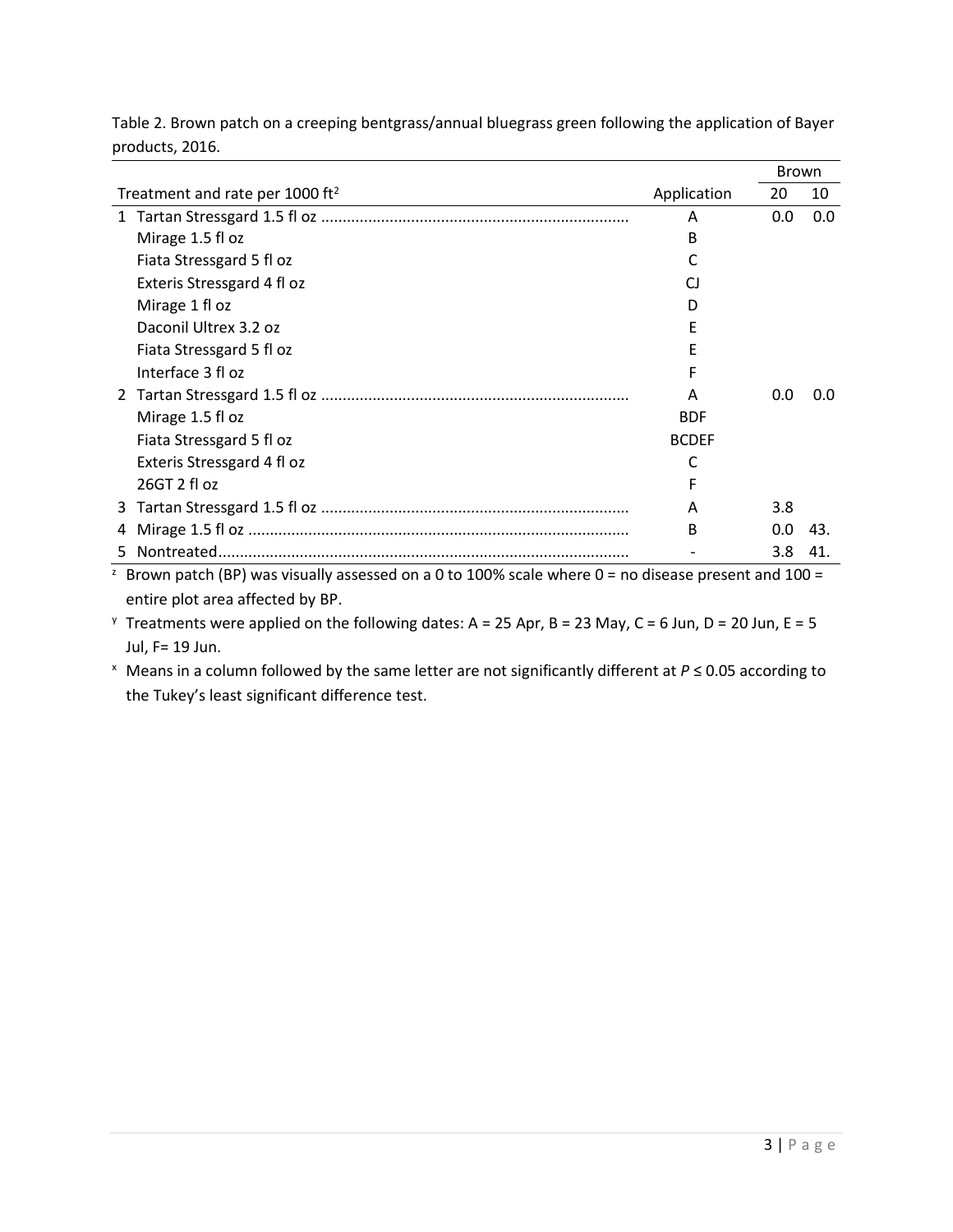|                                             |                               | Red leaf spot <sup>z</sup> |
|---------------------------------------------|-------------------------------|----------------------------|
| Treatment and rate per 1000 ft <sup>2</sup> | Application code <sup>y</sup> | 29 Jun                     |
| 1 Tartan Stressgard 1.5 fl oz               | A                             | 0.0 a <sup>x</sup>         |
| Mirage 1.5 fl oz                            | B                             |                            |
| Fiata Stressgard 5 fl oz                    | C                             |                            |
| Exteris Stressgard 4 fl oz                  | CJ                            |                            |
| Mirage 1 fl oz                              | D                             |                            |
| Daconil Ultrex 3.2 oz                       | E                             |                            |
| Fiata Stressgard 5 fl oz                    | E                             |                            |
| Interface 3 fl oz                           | F                             |                            |
| 2 Tartan Stressgard 1.5 fl oz               | A                             | 0.0a                       |
| Mirage 1.5 fl oz                            | <b>BDF</b>                    |                            |
| Fiata Stressgard 5 fl oz                    | <b>BCDEF</b>                  |                            |
| Exteris Stressgard 4 fl oz                  | C                             |                            |
| 26GT 2 fl oz                                | F                             |                            |
| 3 Tartan Stressgard 1.5 fl oz               | A                             | 1.3a                       |
| 4                                           | B                             | 0.0a                       |
|                                             |                               | 0.8a                       |

Table 3. Red leaf spot on a creeping bentgrass/annual bluegrass green following the application of Bayer products, 2016.

 $\frac{1}{2}$  Red leaf spot (RLS) was visually assessed on a 0 to 100% scale where 0 = no disease present and 100 = entire plot area affected by RLS.

<sup>y</sup> Treatments were applied on the following dates: A = 25 Apr, B = 23 May, C = 6 Jun, D = 20 Jun, E = 5 Jul, F= 19 Jul.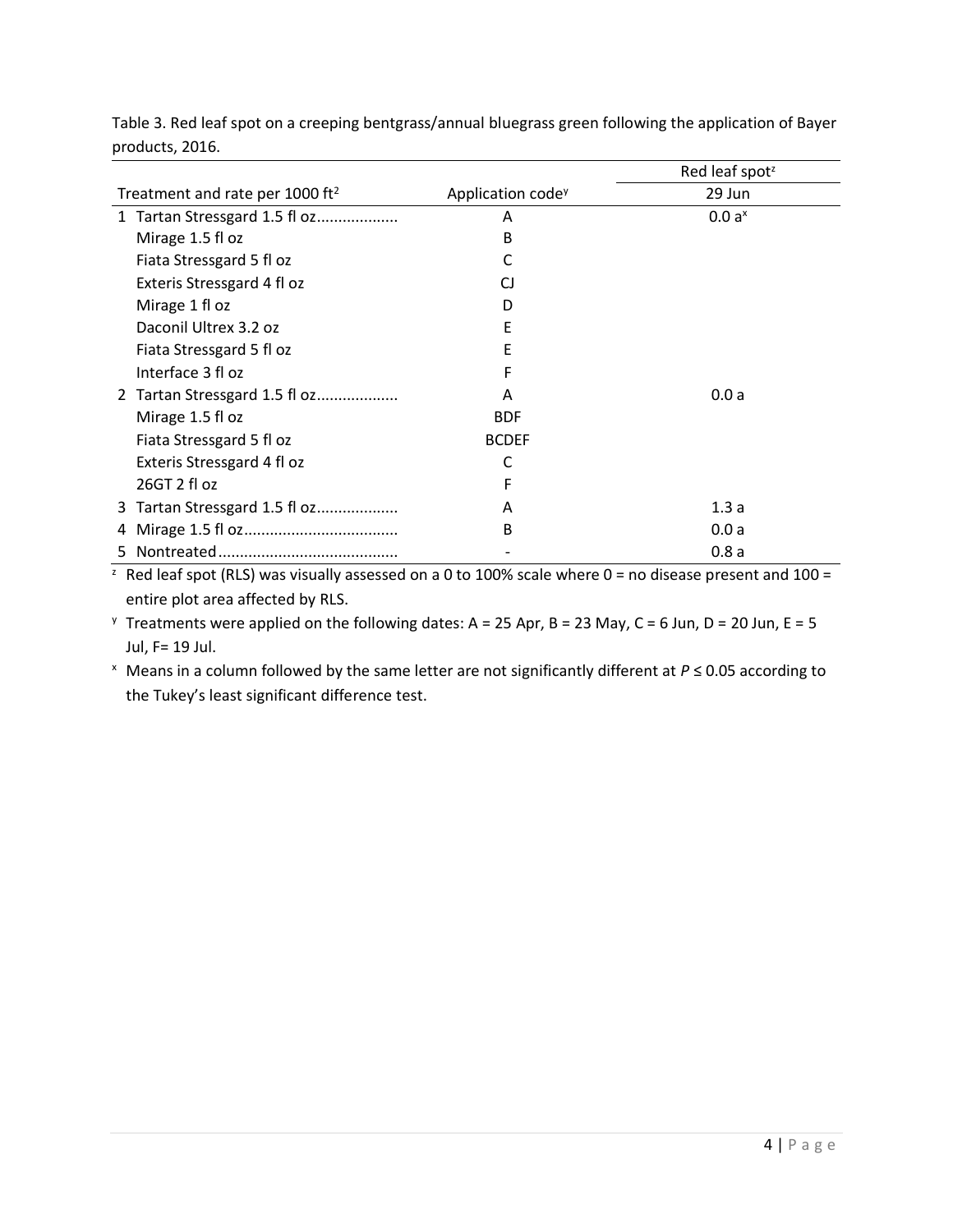|                                             |              | Quality <sup>z</sup> |        |        |                  |
|---------------------------------------------|--------------|----------------------|--------|--------|------------------|
| Treatment and rate per 1000 ft <sup>2</sup> | Application  | 10 Jun               | 29 Jun | 20 Jul | 10 Aug           |
|                                             | Α            | 8.0a <sup>x</sup>    | 8.0a   | 8.0a   | 8.0a             |
| Mirage 1.5 fl oz                            | B            |                      |        |        |                  |
| Fiata Stressgard 5 fl oz                    | C            |                      |        |        |                  |
| Exteris Stressgard 4 fl oz                  | CJ           |                      |        |        |                  |
| Mirage 1 fl oz                              | D            |                      |        |        |                  |
| Daconil Ultrex 3.2 oz                       | E            |                      |        |        |                  |
| Fiata Stressgard 5 fl oz                    | E            |                      |        |        |                  |
| Interface 3 fl oz                           | F            |                      |        |        |                  |
|                                             | A            | 8.0a                 | 8.0a   | 8.0a   | 8.0a             |
| Mirage 1.5 fl oz                            | <b>BDF</b>   |                      |        |        |                  |
| Fiata Stressgard 5 fl oz                    | <b>BCDEF</b> |                      |        |        |                  |
| Exteris Stressgard 4 fl oz                  | C            |                      |        |        |                  |
| 26GT 2 fl oz                                | F            |                      |        |        |                  |
|                                             | Α            | 8.0a                 | 8.0a   | 8.0a   | 7.3 ab           |
|                                             | B            | 8.0a                 | 8.0a   | 8.0a   | 6.8 <sub>b</sub> |
|                                             |              | 8.0a                 | 8.0a   | 8.0a   | 6.8 <sub>b</sub> |

Table 4. Quality on a creeping bentgrass/annual bluegrass green following the application of Bayer products, 2016.

 $\overline{a}$  Quality was visually assessed on a 1 to 9 scale where 1 = entire plot brown and 9 = optimum uniformity and density.

<sup>y</sup> Treatments were applied on the following dates: A = 25 Apr, B = 23 May, C = 6 Jun, D = 20 Jun, E = 5 Jul, F= 19 Jul.